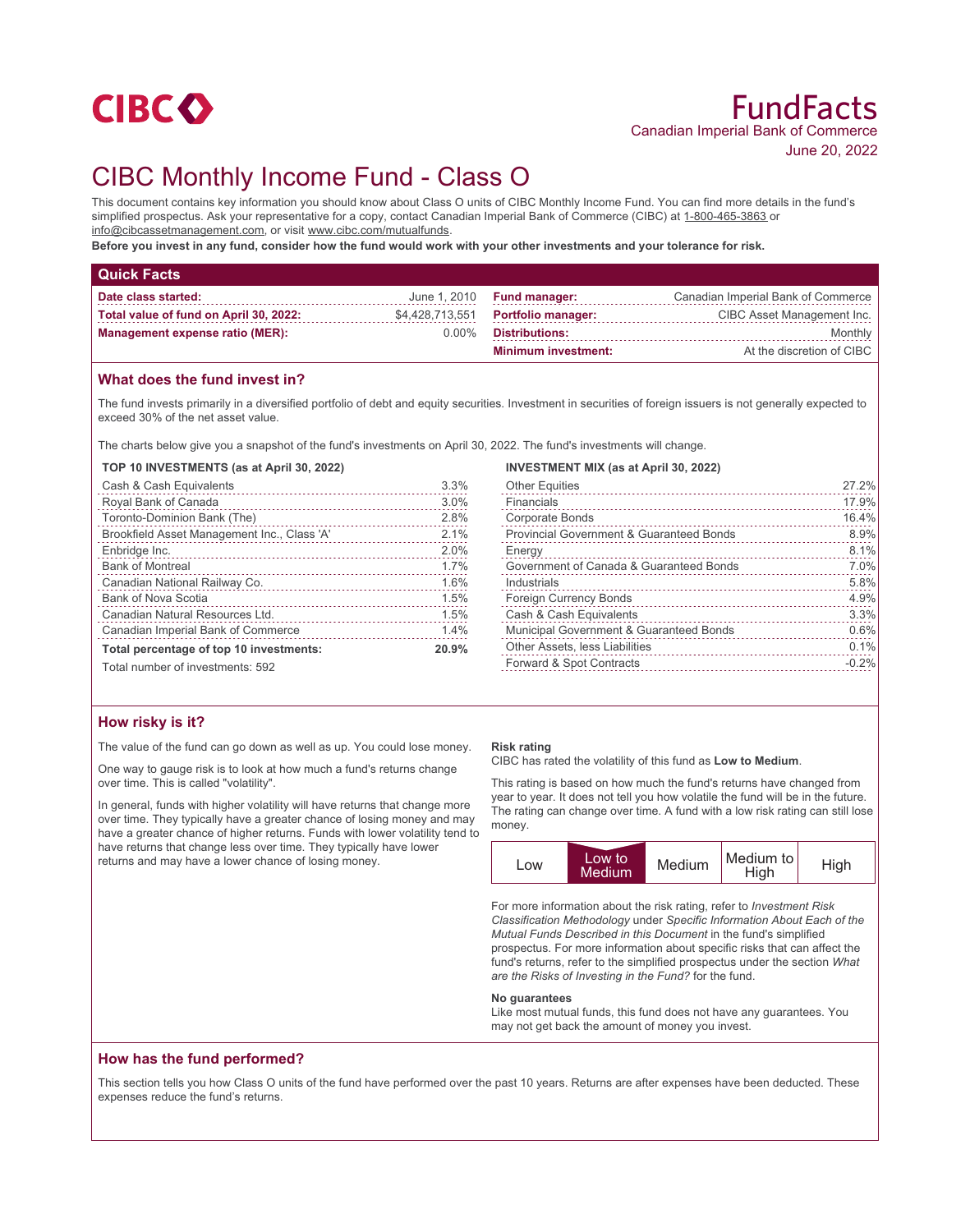## **FundFacts**

#### **YEAR-BY-YEAR RETURNS**

This chart shows how Class O units of the fund performed in each of the past 10 calendar years. Class O units dropped in value in 2 of the 10 years. The range of returns and change from year to year can help you assess how risky the fund has been in the past. It does not tell you how the fund will perform in the future.



#### **BEST AND WORST 3-MONTH RETURNS**

This table shows the best and worst returns for Class O units of the fund in a 3-month period over the past 10 calendar years. The best and worst 3-month returns could be higher or lower in the future. Consider how much of a loss you could afford to take in a short period of time.

|                    | <b>Return</b> | ∣ 3 months ending          | If you invested \$1,000 at the beginning of the period |
|--------------------|---------------|----------------------------|--------------------------------------------------------|
| <b>Best return</b> | $10.6\%$      | June 30, 2020              | Your investment would rise to \$1,106                  |
| Worst return       |               | $-11.5\%$   March 31, 2020 | Your investment would drop to \$885                    |

#### **AVERAGE RETURN**

The annual compounded return of Class O units of the fund was 6.5% over the past 10 years. If you had invested \$1,000 in the fund 10 years ago, your investment would be worth \$1,876 as at April 30, 2022.

| Who is this fund for?                                                                                                               | A word about tax                                                                                                                                                                                                                                                                                     |
|-------------------------------------------------------------------------------------------------------------------------------------|------------------------------------------------------------------------------------------------------------------------------------------------------------------------------------------------------------------------------------------------------------------------------------------------------|
| Investors who:<br>• are seeking a reasonably consistent level of monthly distributions; and<br>• are investing for the medium term. | In general, you will have to pay income tax on any money you make on a<br>fund. How much you pay depends on the tax laws where you live and<br>whether or not you hold the fund in a registered plan such as a<br>Registered Retirement Savings Plan (RRSP) or a Tax-Free Savings<br>Account (TFSA). |
|                                                                                                                                     | Keep in mind that if you hold your fund in a non-registered plan, fund<br>distributions are included in your taxable income, whether you receive<br>them in cash or have them reinvested.                                                                                                            |

## **How much does it cost?**

The following tables show the fees and expenses you could pay to buy, own, and sell Class O units of the fund. The fees and expenses - including any commissions - can vary among classes of a fund and among funds. Higher commissions can influence representatives to recommend one investment over another. Ask about other funds and investments that may be suitable for you at a lower cost.

#### **1. SALES CHARGES**

There are no sales charges payable when you buy, switch, or sell Class O units of the fund.

#### **2. FUND EXPENSES**

You don't pay these expenses directly. They affect you because they reduce the fund's returns.

As at December 31, 2021, the expenses for Class O units of the fund were 0.03% of its value. This equals \$0.30 for every \$1,000 invested.

|                                                                                                                                                                                                                                            | Annual rate<br>(as a % of the fund's value) |
|--------------------------------------------------------------------------------------------------------------------------------------------------------------------------------------------------------------------------------------------|---------------------------------------------|
| Management expense ratio (MER)<br>This is the total of the fund's operating expenses for Class O units of the fund. No management fees are charged in<br>respect of Class O units. CIBC waived or absorbed Class O unit specific expenses. | $0.00\%$                                    |
| Trading expense ratio (TER)<br>These are the fund's trading costs.                                                                                                                                                                         | 0.03%                                       |
| <b>Fund expenses</b>                                                                                                                                                                                                                       | 0.03%                                       |